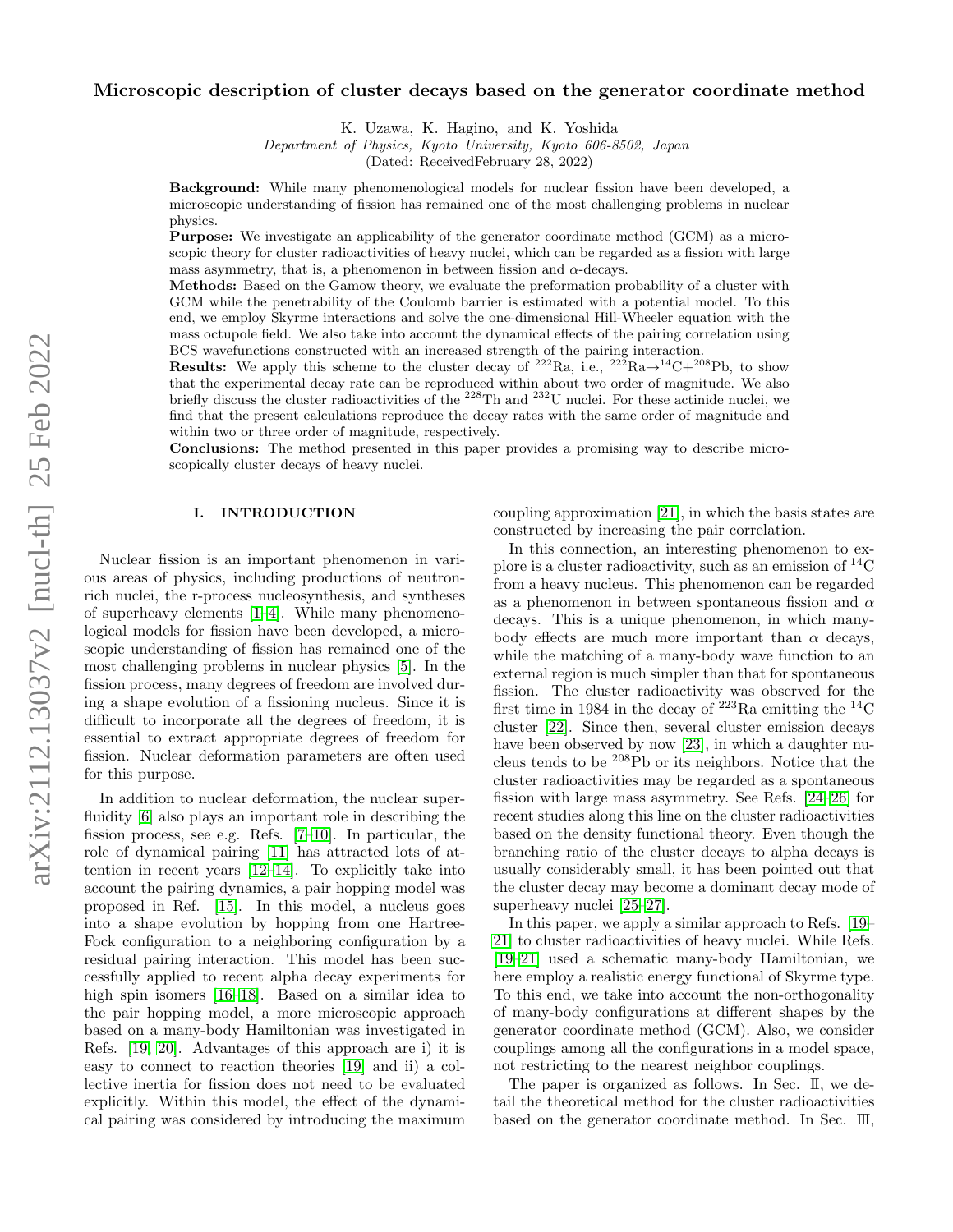we present results for the cluster decay of  $222Ra$ ,  $228Th$ and <sup>232</sup>U as typical examples. We compare the calculated decay rates with the experimental data as well as with other theoretical calculations. We also discuss the role of dynamical pairing in cluster decays. We then summarize the paper in Sec. IV.

### II. CLUSTER DECAYS BASED ON GCM

For a theoretical description of cluster decays, two types of approaches have been employed[\[23\]](#page-7-13), either based on the Gamow theory for  $\alpha$  decays [\[28\]](#page-7-18) or on models for spontaneous fission. In the former, it is assumed that a cluster is preformed in a mother nucleus and then it tunnels through the Coulomb barrier [\[29,](#page-7-19) [30\]](#page-7-20). In this theory, a decay rate is expressed as

$$
w = SfP,\tag{1}
$$

where  $S$  is the preformation probability for a cluster to appear in a mother nucleus,  $f$  is a barrier assault frequency, i.e., an attempt frequency, and  $P$  is the penetration probability of the Coulomb barrier. A similar approach can be formulated also using the Fermi Golden Rule [\[15\]](#page-7-6). On the other hand, in the latter approach[\[24–](#page-7-14) [26\]](#page-7-15), a potential energy surface and mass inertias for fission characterized by nuclear deformation parameters are calculated based on theoretical models such as the liquid drop model or the density functional theory. The decay rate is estimated from the least action path in the potential energy surface so obtained.

In this paper, we employ the Gamow theory to compute the decay rates. To this end, we estimate the preformation probability S based on the generator coordinate method (GCM), while  $f$  and  $P$  based on a two-body potential model. That is, we carry out a microscopic calculation before the clusters are preformed using the GCM, while we use a phenomenological two-body approach after that. In principle, we could use the microscopic density functional theory also for the tunneling process. However, this would require a large model space as well as a proper treatment of the neck degree of freedom [\[24,](#page-7-14) [31\]](#page-7-21) (see also Ref. [\[32\]](#page-7-22)). We thus leave it for a future study.

To calculate the preformation probability of a cluster, we first solve the Hartree-Fock (HF) equation with constraints on mass multipole moments. The pairing correlation is also taken into account in the BCS approximation. Following Ref. [\[24\]](#page-7-14), we use the mass octupole moment,  $Q_3 = \sum_i r_i^3 Y_{30}(\theta_i)$ , for the constrained calculations. For the particle-hole interaction, we use the Skyrme interaction with the SkM\* [\[33\]](#page-7-23) and the SLy4 [\[34\]](#page-7-24) parametrizations. We solve the HF equation using the imaginary-time method with the coordinate-space representation[\[38\]](#page-7-25). We impose axial symmetry and use the two-dimensional cylindrical mesh.

For the pairing interaction, we employ a volume-type

contact interaction,

$$
V_{\text{pair}}(\boldsymbol{r}, \boldsymbol{r}') = V_{\tau} \frac{1 - P_{\sigma}}{2} \delta(\boldsymbol{r} - \boldsymbol{r}'), \quad (\tau = n, p) \tag{2}
$$

where  $P_{\sigma}$  is the spin exchange operator. The value of  $V_{\tau}$ is determined to reproduce the empirical pairing gaps,

$$
\Delta_n = -\frac{1}{2}[B(N-1,Z) + B(N+1,Z) - 2B(N,Z)],
$$
  
\n
$$
\Delta_p = -\frac{1}{2}[B(N,Z+1) + B(N,Z-1) - 2B(N,Z)],
$$
\n(3)

where  $B(N, Z)$  is the measured binding energy [\[35\]](#page-7-26) of the nucleus with the neutron number  $N$  and the proton number Z. For a zero-range pairing interaction, the energy cutoff is necessary to exclude high momentum components from the model space. We use the smooth cut-off procedure with a Fermi function [\[36,](#page-7-27) [37\]](#page-7-28).

Based on the idea of GCM[\[39\]](#page-7-29), we describe the decaying wave function as a superposition of the BCS wave functions at different  $Q_3$  values,

<span id="page-1-0"></span>
$$
|\Psi\rangle = \sum_{i} f(q_i) \hat{P}_Z \hat{P}_N |\Phi(q_i)\rangle \equiv \sum_{i} f(q_i) |\Phi(N, Z, q_i)\rangle, \tag{4}
$$

where  $|\Phi(q)\rangle$  is the BCS wave function at  $Q_3 = q$ , and  $\ddot{P}_Z$  and  $\ddot{P}_N$  are the operators to project the BCS wave function onto an eigenstate of the proton and the neutron numbers, respectively. The weight function  $f(q_i)$  is determined by solving the Hill-Wheeler equation,

$$
\sum_{j} \langle \Phi(N, Z, q_i) | H | \Phi(N, Z, q_j) \rangle f(q_j) = E \sum_{j} \langle \Phi(N, Z, q_i) | \Phi(N, Z, q_j) \rangle f(q_j).
$$
 (5)

The preformation probability  $S$  is then determined as

<span id="page-1-2"></span><span id="page-1-1"></span>
$$
S = |g(Q_t)|^2,\t\t(6)
$$

where  $Q_t$  corresponds to the octupole moment at the crossing point between the one-body and the two-body configurations (see the discussion below Eq. (16)). Here, the collective wave function  $q(q_i)$  is defined as

$$
g(q_i) = \sum_j N^{1/2}(q_i, q_j) f(q_j), \tag{7}
$$

where  $N(q_i, q_j) = \langle \Phi(N, Z, q_i) | \Phi(N, Z, q_j) \rangle$  is the overlap kernel and  $N^{1/2}(q_i, q_j)$  is the component of the matrix  $N^{1/2}.$ 

In the usual GCM calculations, the basis function  $|\Phi(N, Z, q)\rangle$  is taken to be the local ground state at q. Excitations during the decay process can also be taken into using the configuration interaction (CI) approach [\[19–](#page-7-9)[21\]](#page-7-11). That is, instead of Eq. [\(4\)](#page-1-0), one can consider

$$
|\Psi\rangle = \sum_{i} \sum_{k} f_k(q_i) \hat{P}_Z \hat{P}_N |\Phi_k(q_i)\rangle, \tag{8}
$$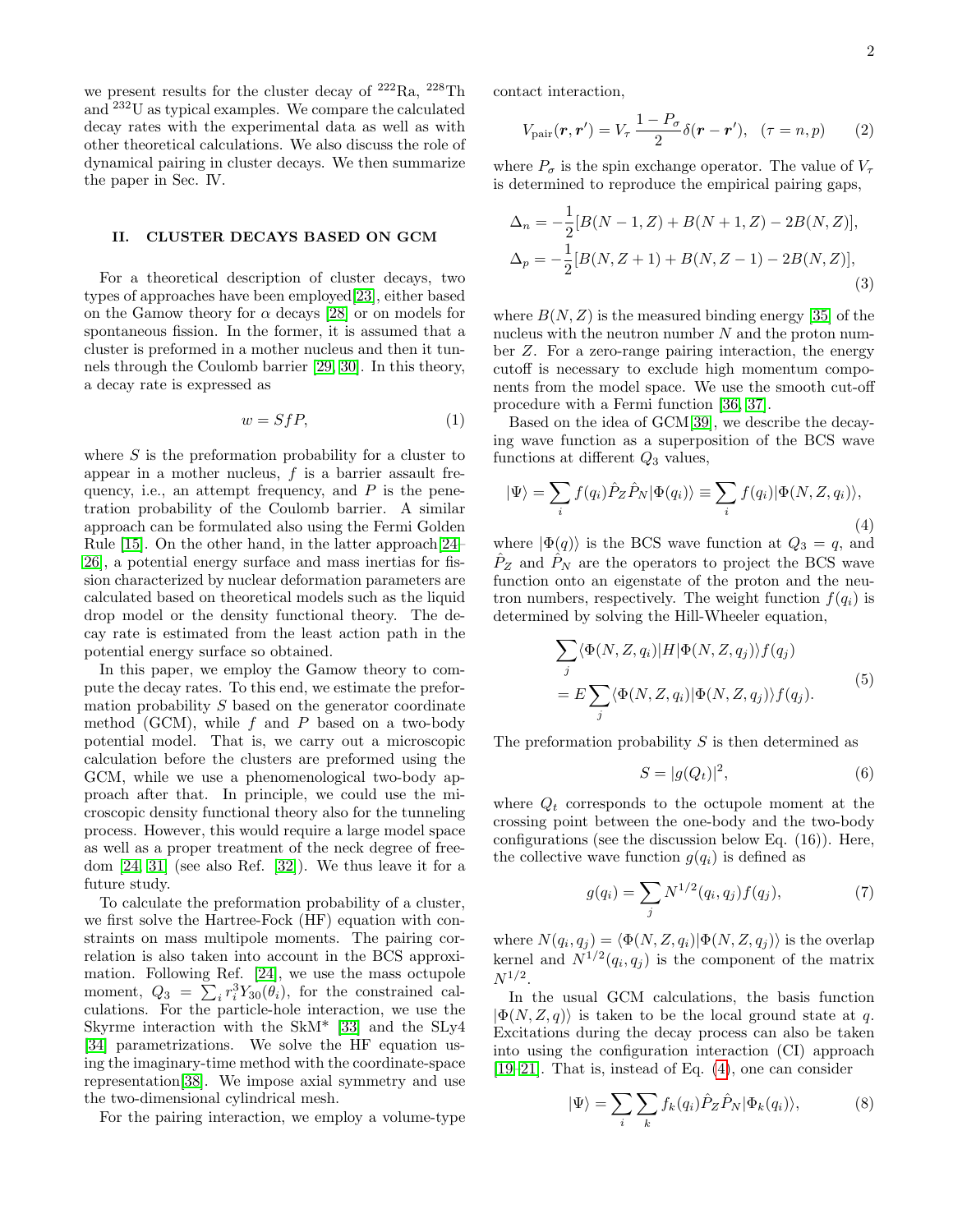where  $\{|\Phi_k(q)\rangle\}$  is a set of many-body wave functions at q, including both the local ground state and excited states. In Ref. [\[21\]](#page-7-11), an efficient way to include the excited states has been proposed using the maximum coupling approximation. In this approximation, one modifies the Hamiltonian by increasing the strength of the pairing interaction by a factor  $\alpha$ ,

<span id="page-2-1"></span>
$$
H_{\text{mod}} = H_{\text{HF}} + \alpha H_{\text{pair}},\tag{9}
$$

where  $H_{\text{HF}}$  and  $H_{\text{pair}}$  are the particle-hole and the pairing parts of the Hamiltonian, respectively. The local ground state of the modified Hamiltonian,  $|\Phi^{(\alpha)}(q)\rangle$ , is then superposed as

$$
|\Psi\rangle = \sum_{i} f(q_i) \hat{P}_Z \hat{P}_N |\Phi^{(\alpha)}(q_i)\rangle.
$$
 (10)

The value of  $\alpha$  can be determined so that the decay rate is maximized. Notice that using the Thouless theorem[\[40\]](#page-7-30) the wave function  $|\Phi^{(\alpha)}(q_i)\rangle$  can be expressed as

$$
|\Phi^{(\alpha)}(q)\rangle \propto \prod_{i,j} \left(1 + C_{i,j}^{(\alpha)} \alpha_i^{\dagger} \alpha_j^{\dagger}\right) |\Phi(q)\rangle, \qquad (11)
$$

where  $\alpha_i^{\dagger}$  is a creation operator for quasi-particles, thus it includes excited configurations in a specific way.

To compute the frequency  $f$  and the penetrability  $P$ , we consider a phenomenological potential V for the relative motion between the two fragments,

$$
V(r) = V_N(r) + V_C(r),\tag{12}
$$

where r is the relative coordinate, and  $V_N$  and  $V_C$  are the nuclear and the Coulomb potentials, respectively. For the Coulomb interaction,  $V_C$ , we consider the potential for a uniformly charged sphere with the radius  $r<sub>C</sub>$ ,

$$
V_C(r) = \begin{cases} \frac{Z_1 Z_2 e^2}{r} & (r > r_C) \\ \frac{Z_1 Z_2 e^2}{r_C} (\frac{3}{2} - \frac{r^2}{2r_C^2}), & (r \le r_C) \end{cases} \tag{13}
$$

where  $Z_1$  and  $Z_2$  are the proton number of each fragment. We take  $r_C = 1.2(A_1^{1/3} + A_2^{1/3})$  fm for the charge radius, where  $A_1$  and  $A_2$  are the mass number of each fragment. For the nuclear potential,  $V_N$ , we employ a Woods-Saxon potential

$$
V_N(r) = -\frac{V_0}{1 + \exp[(r - R_0)/a]},\tag{14}
$$

for which the radius parameter  $R_0$  and the diffuseness parameter a are taken from Ref. [\[41\]](#page-7-31). The depth parameter  $V_0$  is adjusted so that the resonance energy of the potential  $V$ , determined with the two-potential method [\[42\]](#page-7-32), coincides with the experimental Q-value [\[35\]](#page-7-26). Even though there may be several uncertainties in the nuclear potential, especially in the region well inside the Coulomb barrier, we would expect that the order of magnitude of a calculated decay rate is rather insensitive once the

barrier height is fixed. This is because the decay rate is largely determined by the penetration probability of the Coulomb field; even though the attempt frequency is sensitive to the nuclear potential, it merely changes a multiplicative factor to the decay rate.

With the potential  $V$  so determined, we calculate  $f$ and P in the WKB approximation as [\[43\]](#page-7-33),

$$
f^{-1} = \frac{4\mu}{\hbar} \int_{r_0}^{r_1} \frac{dr}{k(r)} \cos^2\left(\int_{r_0}^r k(r')dr' - \frac{\pi}{4}\right),
$$
  
\n
$$
P = \exp\left(-2 \int_{r_1}^{r_2} dr |k(r)|\right),
$$
\n(15)

where  $r_i(i = 0, 1, 2)$  are the classical turning points, with  $r_0$  and  $r_2$  being the innermost and the outermost turning points, respectively.  $k(r)$  is the local wavenumber defined as  $k(r) = \sqrt{2\mu [Q - V(r)]/\hbar^2}$ , where  $\mu$  is the reduced mass for the relative motion between the clusters. Notice that for proton radioactivities the WKB approximation has been shown to agree well with more quantal approaches such as the Green function method and the two-potential method [\[43\]](#page-7-33). We expect that the WKB approximation works even better for cluster radioactivities with a larger reduced mass.

<span id="page-2-2"></span>To compute the preformation probability S according to Eq.  $(6)$ , we convert the relative coordinate r to the octupole moment  $Q_3$  using an approximate formula given by  $[24]$ <sup>[1](#page-2-0)</sup>

$$
Q_3(r) = \sqrt{\frac{7}{4\pi}} \frac{A_1 A_2}{A_1 + A_2} \frac{(A_1 - A_2)}{A_1 + A_2} r^3.
$$
 (16)

Notice that the Coulomb potential between the two clusters decreases as a function of  $r$ , and thus  $Q_3$ , while the one-body energy tends to increase. Both curves will thus cross at a certain octupole moment  $Q_3$ , which we label as  $Q_t$ . In the region of  $Q_3 > Q_t$ , the total energy becomes smaller when the mother nucleus splits into the two-body system. We therefore regard that the cluster decays happen via this configuration at  $Q_3 = Q_t$  and employ Eq. [\(6\)](#page-1-1) to estimate the cluster preformation probability.

#### III. RESULTS

Let us now apply the model presented in the previous section to the cluster decays of  $^{222}$ Ra,  $^{228}$ Th, and  $^{232}$ U and numerically evaluate the decay rates. To this end, we use the cylindrical mesh with  $r_i = (i - \frac{1}{2})\Delta r$ ,  $(i =$ 1, 2, ...14) and  $z_j = (j - \frac{1}{2})\Delta z$ ,  $(j = -13, -12, ...26)$  with  $\Delta r = \Delta z = 0.8$  fm for the Hartree-Fock+BCS calculations. In addition to the constraint of the mass octupole moment  $Q_3$ , we also impose a constraint on  $\langle z \rangle = 0$  in order to fix the position of the center of mass.

<span id="page-2-0"></span><sup>&</sup>lt;sup>1</sup> This formula differs from Eqs. (9) and (10) in Ref. [\[24\]](#page-7-14) by a factor of  $\sqrt{7/4\pi}$  due to the different defintion for the octupole moment employed in this paper.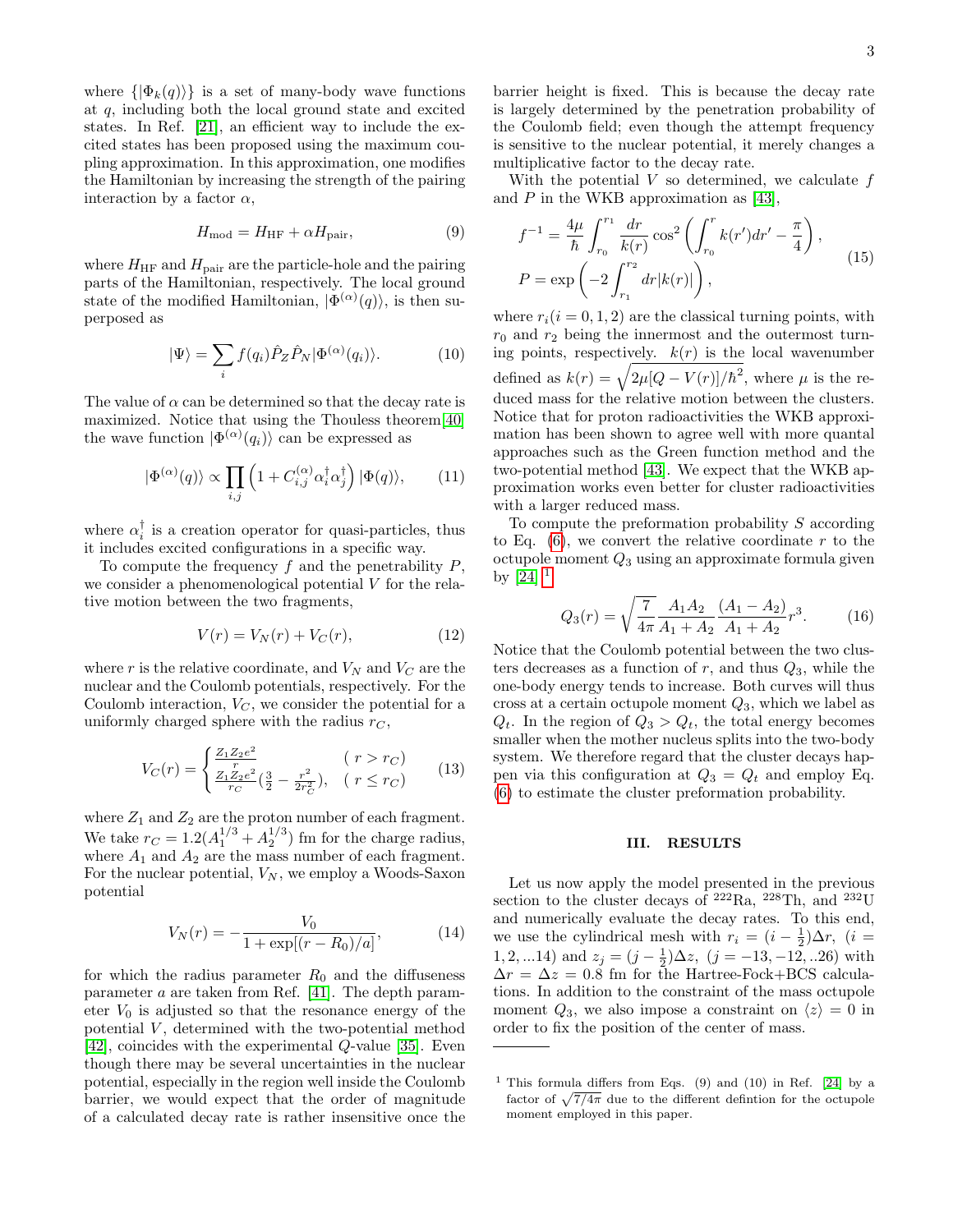

FIG. 1. The Hartree-Fock  $(HF) + BCS$  energy obtained with the SkM<sup>\*</sup> interaction for the <sup>222</sup>Ra nucleus as a function of the mass octupole moment,  $Q_3$ . The configuration (A) at  $Q_3 = 0$ fm<sup>3</sup> corresponds to the ground state in the HF+BCS approximation. The dashed line represents the Coulomb potential for the two-body system <sup>14</sup>C+<sup>208</sup>Pb. This approaches  $E_{gs} - Q$  at large  $Q_3$ , where  $E_{gs}$  is the energy for the configuration (A). The configuration (B) at  $Q_3=15000$  fm<sup>3</sup> corresponds to the cluster configuration where the HF + BCS energy crosses the dashed line (see the vertical dotted line).

## $\mathbf{A}$ .  $^{222}\text{Ra}$

We first discuss the decay of <sup>222</sup>Ra  $\rightarrow$ <sup>14</sup>C+<sup>208</sup>Pb, whose Q-value is  $Q = 33.05$  MeV [\[35\]](#page-7-26). We solve the HF + BCS equation with  $V_p = -398.0$  MeV fm<sup>3</sup> and  $V_n = -280.0$  MeV fm<sup>3</sup> for the SkM<sup>\*</sup> interaction, and  $V_p = -420.0 \text{ MeV fm}^3 \text{ and } V_n = -320.0 \text{ MeV fm}^3 \text{ for the }$ SLy4 interaction. The blue solid line in Fig. 1 shows the  $HF+BCS$  energy of the  $^{222}Ra$  nucleus obtained with the SkM<sup>∗</sup> interaction as a function of the mass octupole moment,  $Q_3$ . The orange dashed line denotes the Coulomb potential,  $V_C(r(Q_3))$ , shifted by  $E_{gs}-Q$ , where  $E_{gs}$  is the energy of the ground state in the HF+BCS approximation. In the ground state, denoted by (A) in the figure,  $222$ Ra is not octupole deformed. As the octupole deformation is developed, the energy increases and eventually crosses the dashed line at the configuration (B). The density distributions for the configurations (A) and (B) are shown in Fig. 2. See also Fig. 3 for the densities integrated in the x and y directions,  $\rho_z(z) \equiv \int dx dy \,\rho(\mathbf{r})$ . For the configuration (B), the nucleus has a large octupole deformation: the proton and the neutron numbers in the region of  $z \geq 8$  fm are 6.41 and 9.50, respectively, close to <sup>14</sup>C. Table 1 summarizes the results of the HF + BCS calculations for the configurations (A) and (B), in which the deformation parameters are defined as

$$
\beta_{\lambda} = \frac{4\pi}{3A} \frac{Q_{\lambda}}{\bar{R}^{\lambda}},\tag{17}
$$

with  $\bar{R} = \sqrt{\frac{5 \langle r^2 \rangle}{34}}$  $\frac{\langle r^2 \rangle}{3A}$ , where  $\sqrt{\langle r^2 \rangle}$  is the root-mean-square matter radius and  $Q_{\lambda} = \sum_{i} r_i^{\lambda} Y_{\lambda 0}(\theta_i)$  is the mass mult-



FIG. 2. The density distribution of the  $222$ Ra nucleus for the configurations (A) and (B) shown in Fig. 1.



FIG. 3. The density distributions corresponding to those shown in Fig.  $2$  as a function of  $z$ . Those are obtained by integrating the densities in the  $x$  and  $y$  directions.

pole moments.

We next solve the Hill-Wheeler equation [\(5\)](#page-1-2) in the region of  $0 \leq Q_3 \leq Q_t = 15000$  fm<sup>3</sup> with the mesh size of  $\Delta Q_3 = \frac{15000}{7}$  fm<sup>3</sup>. We have confirmed that the GCM spectrum is almost converged with this mesh size, and moreover, the order of magnitude for the decay rate re-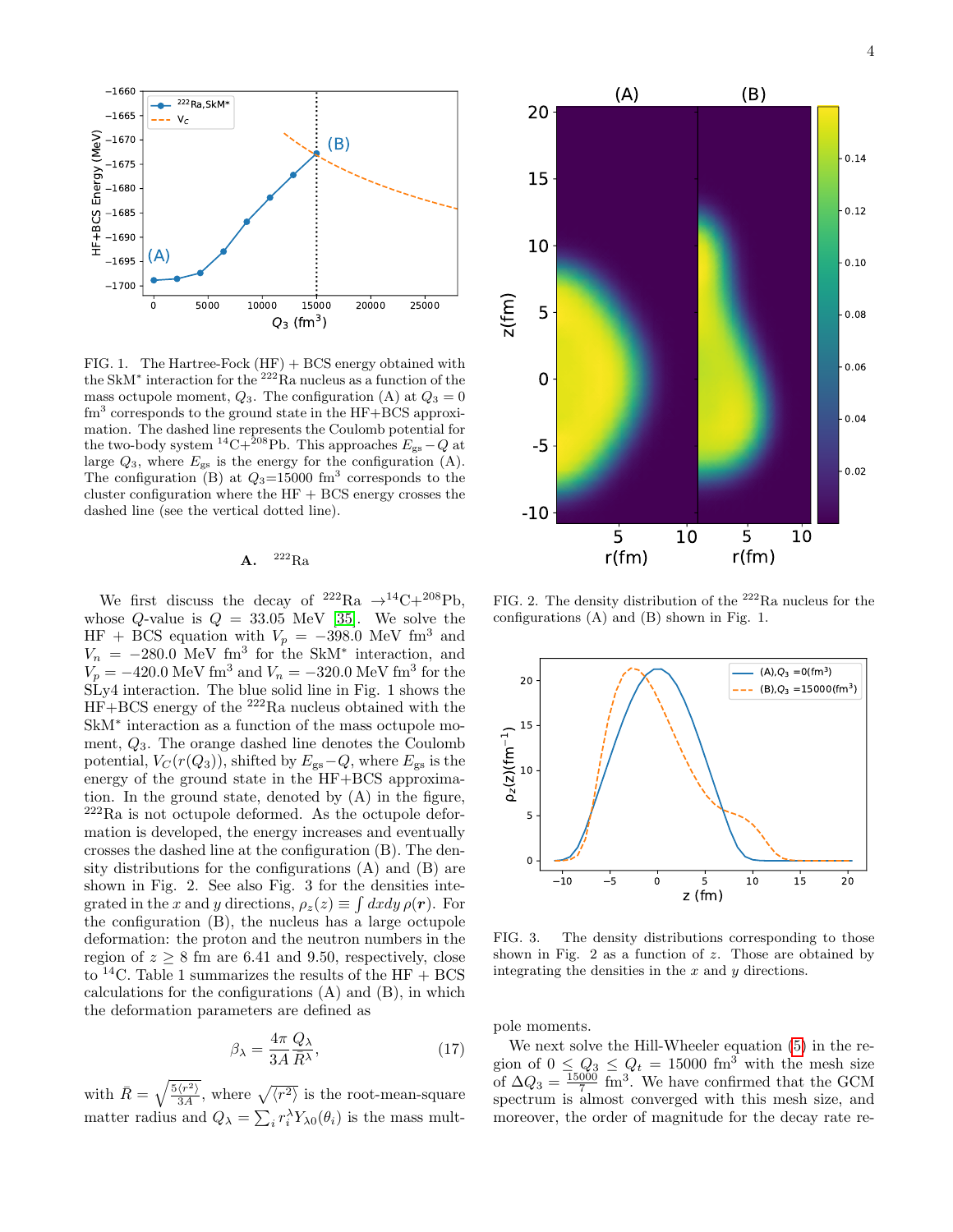TABLE I. The results of the Skyrme Hartree-Fock+BCS calculations for the  $^{222}$ Ra nucleus. The table summarizes the calculated values for the quadrupole and octupole deformation parameters,  $\beta_2$  and  $\beta_3$ , the root-mean-square (rms) matter radius,  $\sqrt{\langle r^2 \rangle}$ , the rms radius of protons,  $\sqrt{\langle r^2 \rangle}$ , and the total energy, at two different configurations (A) and (B) shown in Fig. 1.

| interaction config. $\beta_2$ |     |  | $\beta_3$ $\sqrt{\langle r^2 \rangle}$ $\sqrt{\langle r^2_n \rangle}$ |                   | E                                           |
|-------------------------------|-----|--|-----------------------------------------------------------------------|-------------------|---------------------------------------------|
|                               |     |  | (f <sub>m</sub> )                                                     | (f <sub>m</sub> ) | (MeV)                                       |
| $SkM^*$                       | (A) |  |                                                                       |                   | $0.229$ $0.000$ $5.783$ $5.695$ $-1697.538$ |
|                               | (B) |  |                                                                       |                   | $0.466$ $0.553$ $6.194$ $6.125$ $-1672.766$ |
| SLv4                          | (A) |  |                                                                       |                   | $0.209$ $0.000$ $5.770$ $5.686$ $-1695.376$ |
|                               | (B) |  |                                                                       |                   | $0.464$ $0.553$ $6.196$ $6.127$ $-1667.459$ |



FIG. 4. The square of the collective wave function for the GCM ground state of the <sup>222</sup>Ra nucleus as a function of the octupole moment  $Q_3$ . The solid and the dashed lines show the results with the SkM<sup>∗</sup> and SLy4 interactions, respectively.

mains the same even if we employ  $\Delta Q_3 = 2000$  fm<sup>3</sup> or  $\Delta Q_3 = 2400$  fm<sup>3</sup>. The effect of the number projection is found to be minor, altering the decay rate only by a factor of 2 or smaller. See Table II for the actual values of the decay rates.

Figure 4 shows the square of the collective wave function,  $|g(Q_3)|^2$ , for the lowest GCM state. As the octupole moment  $Q_3$  increases, the absolute value of the collective wave function decreases and the value of  $S = |g(Q_t)|^2$  at  $Q_3 = Q_t$  is in order of 10<sup>-10</sup> for both the interactions.

We next evaluate the assault frequency  $f$  and the penetrability P based on the potential model as described in Sec. II. The potential between the two fragments is shown in Fig. 5, after the depth parameter of the nuclear interaction is adjusted to reproduce the resonance energy. The resultant depth parameter is  $V_0 = 67.64$ MeV, whereas the radius and the diffuseness parameters are  $R_0 = 9.99$  fm and  $a = 0.63$  fm, respectively. The dashed line corresponds to the Q value of the cluster decay. With this parameter set, the assault frequency and the penetrability are found to be  $f = 8.29 \times 10^{20} \text{ s}^{-1}$  and  $P = 4.10 \times 10^{-26}$ , respectively.

In order to investigate the effect of dynamical pairing,



FIG. 5. The potential energy between  $^{14}$ C and  $^{208}$ Pb as a function of the relative distance r. The classical turning points are denoted by  $r_0$ ,  $r_1$ , and  $r_2$ . The dashed line denotes the  $Q$ -value  $(Q=33.05 \text{ MeV})$  for the cluster decay of  $^{222}Ra.$ 



FIG. 6. Similar to Fig. 1, but obtained with the BCS wave function for the modified Hamiltonian, Eq. [\(9\)](#page-2-1). Notice that the energy shown is defined as the expectation value of the original Hamiltonian with  $\alpha = 1$ . The upper and the lower panels show the results of the SkM<sup>∗</sup> and the SLy4 interactions, respectively.

we next apply the maximum coupling approximation[\[21\]](#page-7-11). Figure 6 shows the HF+BCS energy for three different values of  $\alpha$  in Eq. [\(9\)](#page-2-1). Notice that we fix the value of  $\alpha$  to be 1 for the configurations at  $Q_3 = 0$  and  $Q_3 = Q_t$ , while for the other configurations we solve the HF+BCS equations with the modified Hamiltonian. The expectation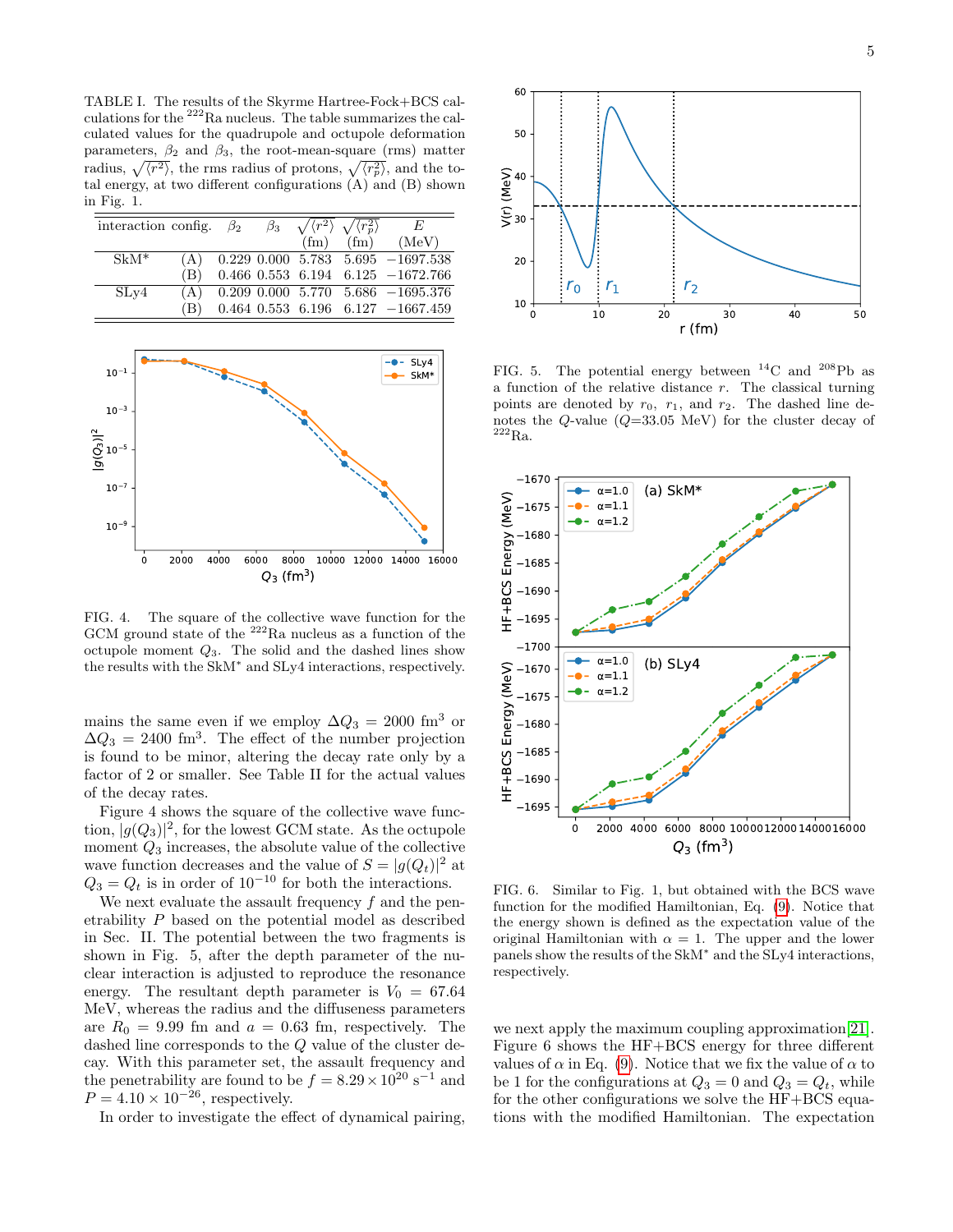

FIG. 7. The preformation probability (the upper panel) and the decay rate (the lower panel) for the cluster decay  $^{222}\text{Ra}\rightarrow^{208}\text{Pb}+^{14}\text{C}$  for various values of  $\alpha$  for the maximum coupling approximation.

value of the original Hamiltonian is then computed with the wave functions so obtained. Since such wave functions contain excited states components (see Eq. [\(11\)](#page-2-2)), the total energy increases for  $\alpha \neq 1$ . On the other hand, the off-diagonal components of the overlap kernel tends to be increased when  $\alpha$  is varied from one. These two effects compete with each other in evaluating the decay rates.

Figure 7(a) shows the preformation probability  $S =$  $|g(Q_t)|^2$  as a function of  $\alpha$ . The corresponding decay rate  $w$  is shown in Fig. 7(b). Because of the competition of the two opposite effects mentioned in the previous paragraph, a peak structure appears in the decay rate, at  $\alpha = 1.075$  and  $\alpha = 1.1$  for the SkM<sup>\*</sup> and the SLy4 interactions, respectively, similar to the previous studies on the role of dynamical pairing in spontaneous fission [\[12,](#page-7-4) [14,](#page-7-5) [21\]](#page-7-11). The decay rate at the peak is larger than the decay rate for the original pairing strength (i.e.,  $\alpha = 1$ ) by a factor of 1.82 and 2.04 for the SkM<sup>∗</sup> and SLy4, respectively. Notice that the decay rate with SkM<sup>∗</sup> is larger than that with SLy4. This is because the energy difference between the configurations (B) and (A) is larger with SLy4 (see Table I).

The decay rates at the maxima in Fig. 7(b) are summarized in Table II together with the experimental data. For comparison, the calculated result without the number projection is also listed. The present calculations reproduce the experimental deta within two orders of magnitude, that would be reasonable as a microscopic calculation for fission. In the Table, we also compare our results to the calculated result of Ref. [\[24\]](#page-7-14) with the Gogny D1S interaction, which uses the model based on the WKB approximation for spontaneous fission with the least action path. One can see that the degree of agreement of our results with the data is comparable to that of the result of Ref. [\[24\]](#page-7-14).

TABLE II. The decay rates  $w$  for the cluster decay of  $^{222}$ Ra  $\rightarrow ^{208}{\rm Pb} + ^{14}{\rm C}$  obtained with the present approach. They are compared to the experimental data and to the theoretical calculation [\[24\]](#page-7-14) based on the WKB model with the least action fission path.

| $w (s^{-1})$                    | the method                                                      |
|---------------------------------|-----------------------------------------------------------------|
| $5.43 \times 10^{-14}$          | $GCM$ $(SkM^*)$                                                 |
| $8.15 \times 10^{-14}$          | GCM without the projection $(SkM^*)$                            |
| $1.20 \times 10^{-14}$          | $GCM$ $(SLy4)$                                                  |
| $8.73 \times 10^{-10}$          | the least action (Gogny D1S) $[24]$                             |
| 6.7 ( $\pm 1.8$ ) × $10^{-12}$  | Price $et \ al.[44]$                                            |
| 5.6 $(\pm 2.2) \times 10^{-12}$ | Hourani <i>et al.</i> [45]                                      |
|                                 | 4.20 $(\pm 1.18) \times 10^{-12}$ Hussonnois <i>et al.</i> [46] |

# **B.**  ${}^{228}$ Th and  ${}^{232}$ U

We next discuss the cluseter decay of <sup>228</sup>Th  $\rightarrow$ <sup>208</sup>Pb+<sup>20</sup>O and <sup>232</sup>U  $\rightarrow$ <sup>208</sup>Pb+<sup>24</sup>Ne. The *Q*-values of these decays are 44.72 MeV and 62.33 MeV. The octupole moment at  $Q_t$  reads  $Q_t = 2.0 \times 10^4$  fm<sup>3</sup> and  $2.4 \times 10^4$ fm<sup>3</sup> for <sup>228</sup>Th and <sup>232</sup>U, respectively. The calculated decay rates are shown in Fig. 8 as a function of  $\alpha$  for the maximum coupling approximation. To this end, we use the mesh size of  $\Delta Q = 2000$  fm<sup>3</sup> to discretize the Hill-Wheeler equation. For these nuclei, the collective wave functions at  $Q_3 = Q_t$  are as small as the order of 10<sup>−</sup><sup>6</sup> , and thus it easily suffers from numerical instabilities. In order to avoid this, we extrapolate the wave function in the region of  $6000 \leq Q_3 \leq 12000$  fm<sup>3</sup> down to  $Q_t$ . The qualitative features of the decay rates are the same as those for <sup>222</sup>Ra discussed in the previous subsection. That is, the decay rate is enhanced by several times by introducing the effect of dynamical pairing, and the calculated decay rates reproduce the experimental data within the same order for <sup>228</sup>Th and within two or three orders of magnitude for  $232$ U. See Table III for a summary of the calculated results.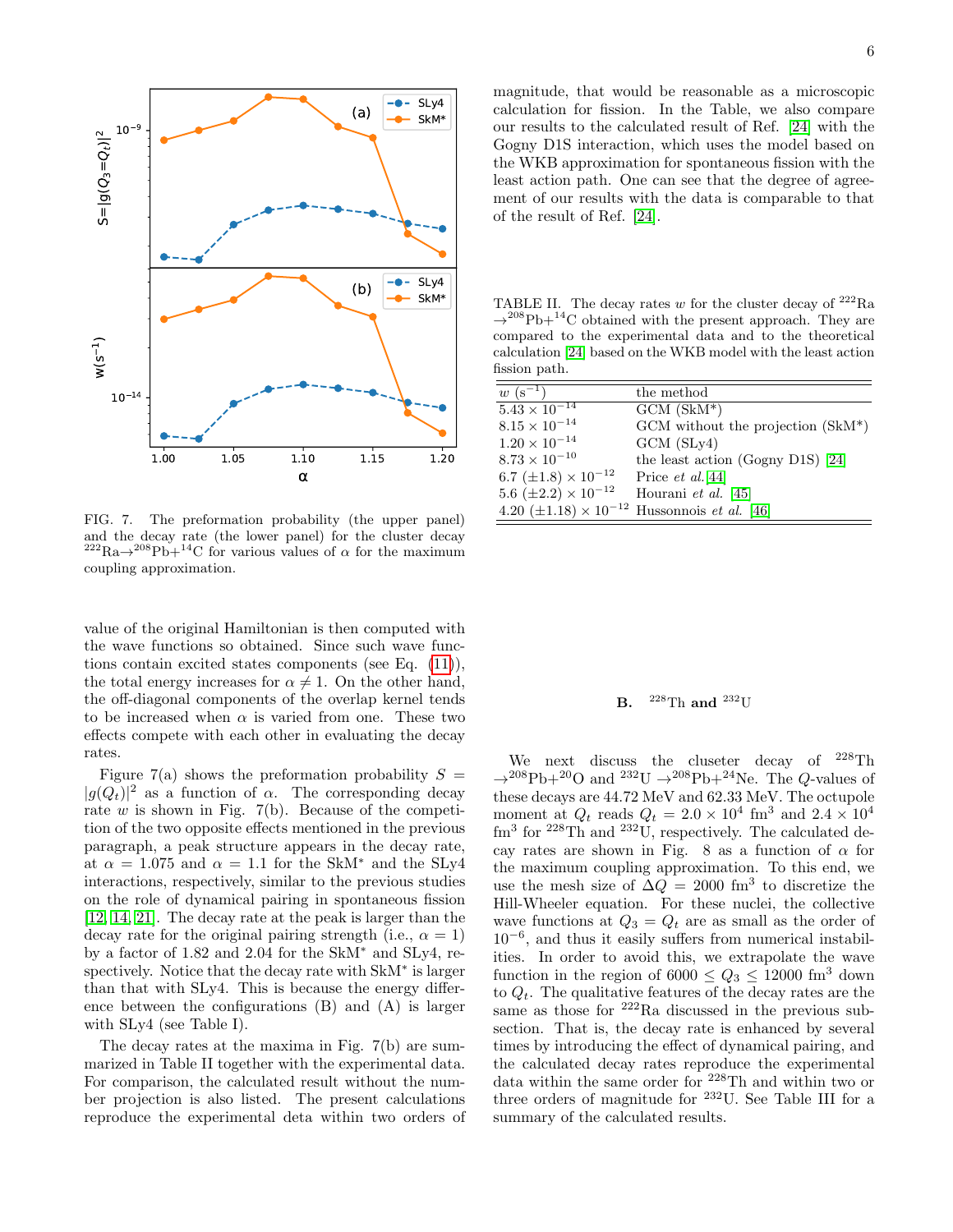

FIG. 8. Same as Fig. 7(b), but for <sup>228</sup>Th  $\rightarrow$ <sup>208</sup>Pb+<sup>20</sup>O (the upper panel) and  $^{232}U \rightarrow ^{208}Pb+^{24}Ne$  (the lower panel).

TABLE III. Same as Table II, but for <sup>228</sup>Th  $\rightarrow$ <sup>208</sup> Pb +<sup>20</sup> O and  $^{232}$ U  $\rightarrow$   $^{208}$  Pb  $+$   $^{24}$  Ne.

| the nucleus $ w(\mathbf{s}^{-1}) $ |                                                              | the method                 |
|------------------------------------|--------------------------------------------------------------|----------------------------|
| $^{228}$ Th                        | $3.20 \times 10^{-21}$                                       | $GCM$ $(SkM^*)$            |
|                                    | $7.96\times10^{-22}$                                         | $GCM$ $(SLy4)$             |
|                                    | $2.05\times10^{-20}$                                         |                            |
|                                    |                                                              | the least action $[24]$    |
|                                    |                                                              | $(Gogny$ D1S $)$           |
|                                    | 1.29 $(\pm 0.22) \times 10^{-21}$                            | Bonetti et al. [47]        |
| $232$ T I                          | $\frac{1.32 \times 10^{-18}}{1.32 \times 10^{-18}}$          | $GCM$ $(SkM^*)$            |
|                                    | $6.03 \times 10^{-20}$                                       | $GCM$ $(SLy4)$             |
|                                    | $3.10 \times 10^{-24}$                                       | the least action [24]      |
|                                    |                                                              | $(Gogny$ D1S $)$           |
|                                    | 6.3 ( $\pm 1.5$ ) $\times 10^{-22}$                          | Barwick <i>et al.</i> [48] |
|                                    | $2.72 \ (\pm 0.23) \times 10^{-21}$                          | Bonetti et al. [49]        |
|                                    | 2.83 $(\pm 0.22) \times 10^{-21}$ Bonetti <i>et al.</i> [50] |                            |

### IV. SUMMARY

Using the generator coordinate method, we have estimated microscopically the preformation probabilities

for the cluster radioactivities of  $^{222}Ra$ ,  $^{228}Th$  and  $^{232}U$ . Unlike the pair hopping model, we have taken into account the non-orthogonality of the configurations as well as non-nearest neighbor couplings. Moreover, we have employed the maximum coupling approximation to take into account the effect of dynamical pairing. By combining with the Gamow theory, we have shown that the experimental decay rate for  $222Ra$  is reproduced reasonably well with this calculation and the same is true for  $228 \text{Th}$  and  $232 \text{U}$  even though there is some uncertainty derived from the fitting. We have also shown that the dynamical pairing increases the preformation probability by a factor of two or three.

In this paper, we have used the octupole moment as a generator coordinate. In principle, one can also incorporate explicitly other degrees of freedom, such as the quadrupole moment, the hexadecapole moment, and the neck degree of freedom. In particular, the neck has been known to play an important role in treating the scission dynamics and thus a connection between a one-body system to a two-body system. By taking into account the neck degree of freedom, the preformation probability of a cluster may also be better defined. This will be an interesting future problem, even though a numerical accuracy of a GCM solution would be more demanding.

The cluster decay can be regarded as a phenomenon in between spontaneous fission and  $\alpha$  decays. The method presented in this paper opens a novel and promising way to develop a unified microscopic description for quantum tunneling decays of nuclear many-body systems, including  $\alpha$  decays, cluster decays, and spontaneous fission. For spontaneous fission, the Gamow theory cannot be applied in a straightforward manner, since the barrier penetration and a formation of fission fragments are strongly coupled to each other. Extending the method presented in this work to such a problem would also be an interesting future work.

#### ACKNOWLEDGMENTS

We thank George F. Bertsch for useful discussions and encouragements. This work was supported in part by JSPS KAKENHI Grant Numbers JP19K03824, JP19K03861, JP19K03872, and JP21H00120. The numerical calculations were performed with the computer facility at the Yukawa Institute for Theoretical Physics, Kyoto University.

- <span id="page-6-0"></span>[1] R. Vandenbosch and J.R. Huizenga, Nuclear Fission (Academic Press, New York, 1973).
- [2] H.J. Krappe and K. Pomorski, Theory of Nuclear Fission (Springer-Verlag, Heidelberg, 2012).
- [3] P. Fröbrich and R. Lipperheide, *Theory of Nuclear Reac*-

tions (Oxford University Press, Oxford, 1996).

- <span id="page-6-1"></span>[4] N. Schunck and L. M. Robledo, Rep. Prog. Phys. **79** 116301 (2016).
- <span id="page-6-2"></span>[5] M.Bender et al., J. Phys. G: Nucl. Part. Phys. 47 113002 (2020).